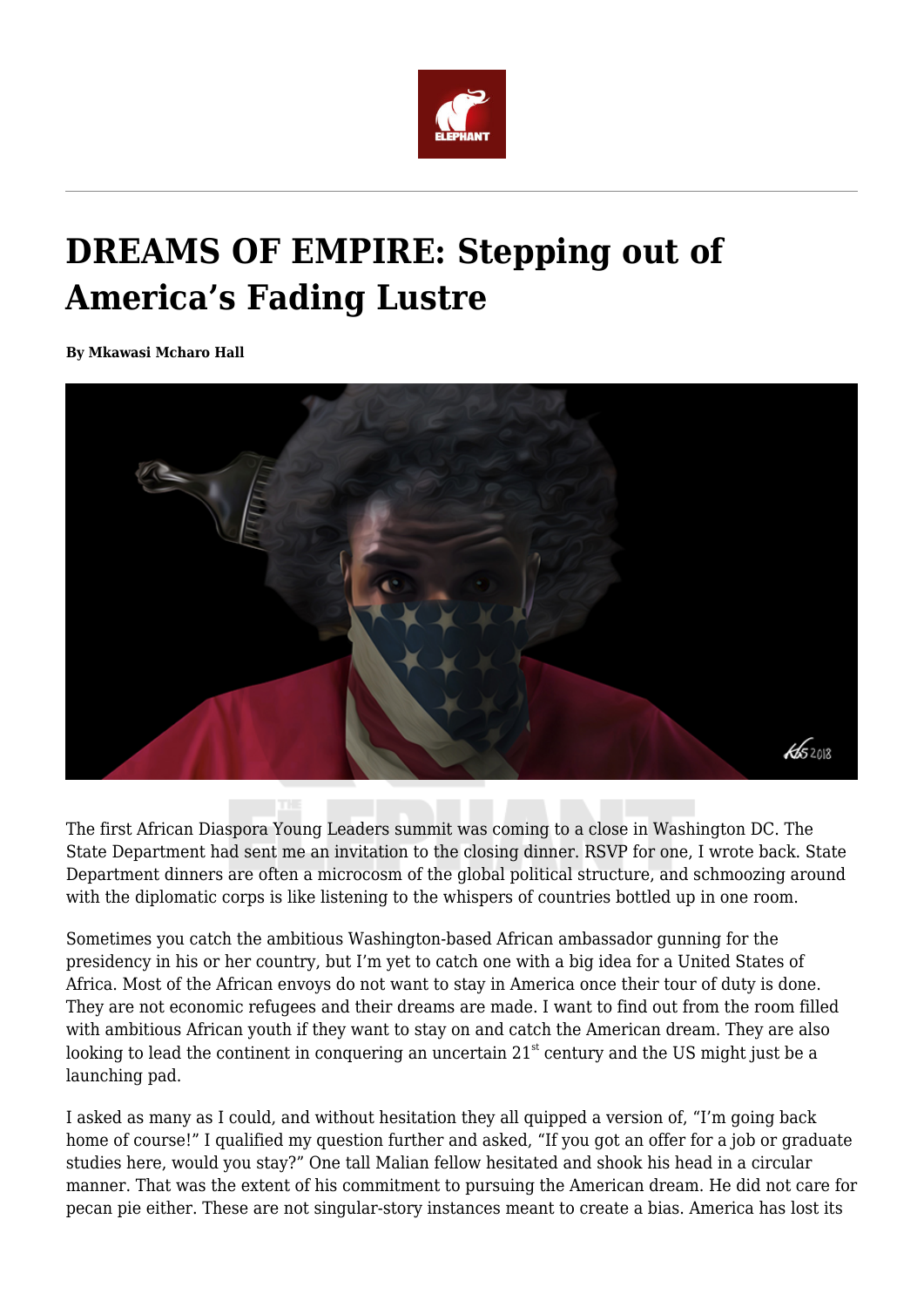lustre even among young Africans.

In a short while, this realisation would be ascertained by none other than the Under Secretary of State for African Affairs. He stood up to speak and asked the young Africans to speak well of America when they got back to their countries; that America is not as bad as they show it on television. I almost keeled right off my playing-diplomat-for-a-night seat. When did the script change so drastically? It's no longer Africa asking America to stop spreading the unsavoury story about a dark continent. Now an American top-ranking diplomat is trying to right the image of a superpower that's suffering an ugly meltdown and the whole world has a front row seat.

In spite of America's fading lustre, there is still a growing African diaspora in the United States, and they will in a few decades be part of the "people-of-color" majority in the United States. For the American-Africans or Continental Africans who have become citizens, this is their home, one that enables them to play out their transnational citizenship as successfully as other diasporas before them have. An understanding of Continental Africans' positioning along the timeline of American empire-making is important. It should help get Africans becoming more proactive in establishing an influential presence in American politics and policy-making, and also in pushing Africans to conquer their own continent for themselves.

#### *A savage inspiration*

Empire rises through stages: Conquest of territory; elimination or assimilation of indigenous peoples; and the building of new and more efficient trade routes. Those who lead conquests embody the animus dominandi, a necessary force of evil in the usurpation of power, wealth and security.

The end goal in a humane conquest, if the oxymoron can be believed, is the establishment of peaceful coexistence with those conquered, or the removal of oppressive leadership from the land invaded. In modern history, only one humane conquest comes to mind: Tanzania's invasion of Uganda in 1979 to dislodge the brutal regime of Idi Amin. It lasted all of five months. America's preemptive invasion of Iraq post-9/11 was sold to the people as a remedy that mirrored Mwalimu Julius Nyerere's Uganda invasion: to free the people of Iraq from Saddam Hussein's oppressive rule. But it soon became clear it was a greed-driven opportunity for war profiteering and expansion of the American corporate empire that had become a monstrosity.

Empire rises through stages: Conquest of territory; elimination or assimilation of indigenous peoples; and the building of new and more efficient trade routes. Those who lead conquests embody the animus dominandi, a necessary force of evil in the usurpation of power, wealth and security.

There are many wars that America has fueled to maintain its interests and footprint in foreign soil. It wasn't always like that. America grew out of European immigrants who were running away from persecution, famine, and war in their own lands. They came to America seeking fortune and new beginnings, and they formed a country that rejected monarchy and its extreme powers. America was the biggest and boldest experiment in democracy and freedoms that attracted people from all over the globe. This roaring inspiration was also ruthless as European immigrants who became white Americans held millions of Africans in bondage and massacred millions within indigenous nations, with the survivors confined to reservations. Vicious greed easily becomes a reality in empirebuilding.

Eventually, a civil war that killed over 600,000 Americans brought an end to slavery. This is a price they had to pay for the dream of a truly free nation whose citizens were all considered as created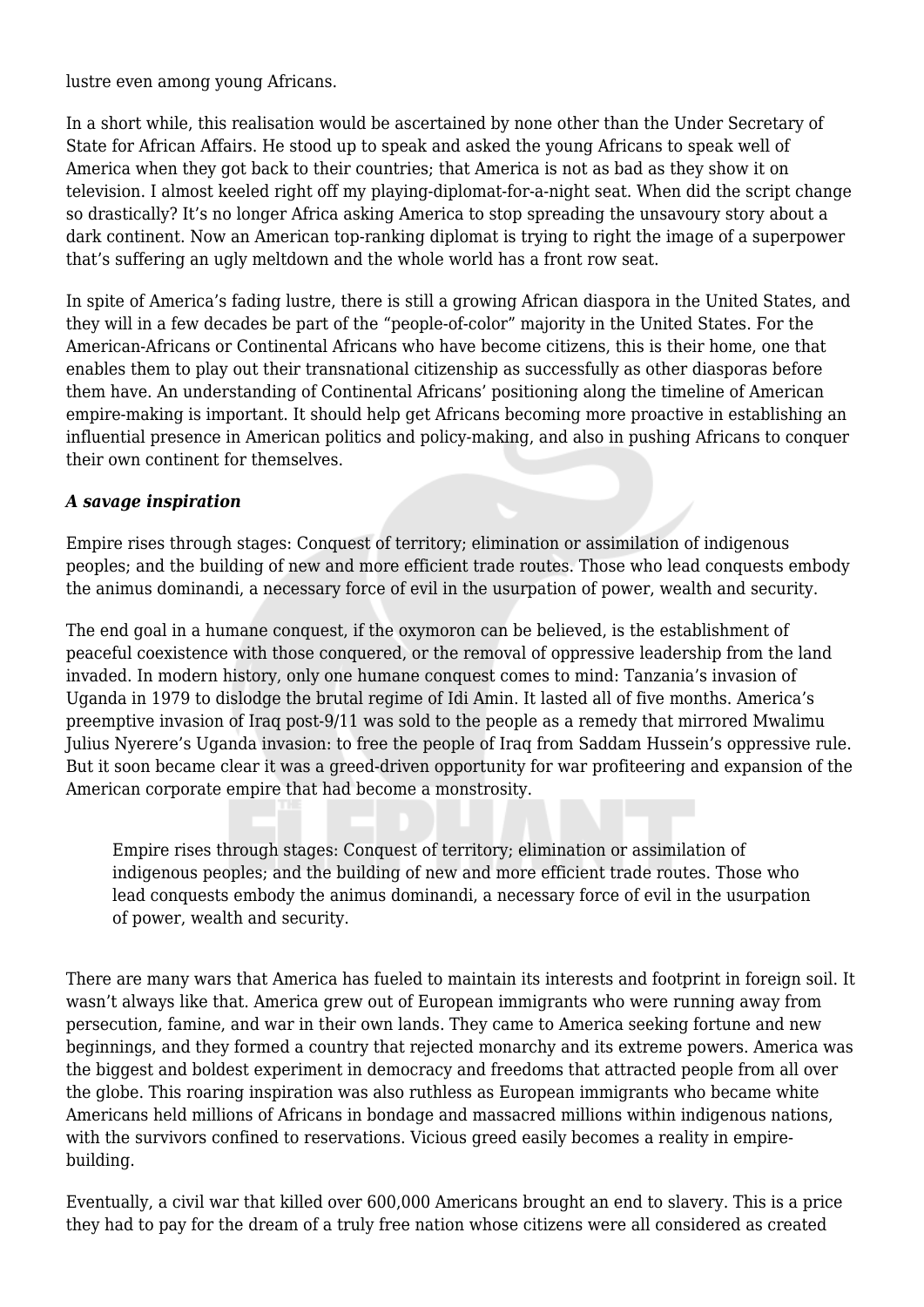equal and endowed with the same inalienable rights. It took bold and selfless political leadership to apply this principle of freedom to enslaved persons. President Abraham Lincoln's emancipation proclamation in 1863 was met with disdain and dismissal from his friends and enemies alike. It ranked poorly as a political move.

Lincoln was driven by his own conscience and the American Constitution, a document that captures the ideals of a people, written with the ink of human kindness. It is also a document that has made America the "home of the free and land of the brave". The irony of it all is that America was also built through the savage inspiration of those who stopped at nothing to succeed; immigrants who never gave up, never made excuses, and never let hunger, disease or the ravages of unpredictable Mother Nature stop them.

Dust bowls came and threatened famine, and the new Americans started afresh. The Ireland famine they escaped from was far worse as it had killed over a million. Floods came and carried the homes of new Americans carving a home from scrub in the wild West, and they rebuilt. They had far worse memories of homes shelled with bombs and bullets in war-torn Europe. Religious persecution in Europe brought the Anabaptist Amish to America where they found freedom and thrived in exclusive communities of their own defining. Persecuted Mormons trekked west through harsh territory and built their city on the hill out of a mirage of hope. Diseases came and killed families that moved to nowhere-places in the expanding America, and they picked up their shredded hearts and kept on striving. The Chinese suffered calculated segregation through the Exclusion Act but they found a way to remain an important part of building America throughout the 1800s.

# *Enter the Africans*

How could anyone not feel inspired by a country made up of people who came from every corner of the world and found more ways than one to dream and achieve? Is it any wonder that the American Dream phenomenon took root and became the country's biggest thought export that kept drawing in the rest of the world? The land where every dream is possible also became the allure for African immigrants from the mid-twentieth century, their numbers spiking from the early 1980s.

New legislation broke the Europeans-only influx into America and allowed more Africans to become part of America's citizenry. A place of great contradictions: on one extreme, African descendants were enslaved for two-and-a-half centuries, and on the other extreme, free and educated Continental Africans were provided a way in through the Immigration and Nationality Act of 1965.

Empire and smart nation-building knows that human capital is key in its expansion and stability. From the Roman Empire that had earlier been the cradle of modern democracy to the United States of America, citizenship held the highest value for the inhabitants. It gave them the power to vote, to gain access to economic opportunities, to hold office, and to move freely.

New legislation broke the Europeans-only influx into America and allowed more Africans to become part of America's citizenry. A place of great contradictions: on one extreme, African descendants were enslaved for two-and-a-half centuries, and on the other extreme, free and educated Continental Africans were provided a way in through the Immigration and Nationality Act of 1965.

Stages to citizenship become goals that an immigrant works very hard to achieve. In a land where the biggest pull factor is the American Dream, achieving that dream becomes a calculated get for African immigrants so that tales of their personal conquest will vindicate their desertion of home. When Europeans set out for the United States on boats and scraps of boot, many died out of pride,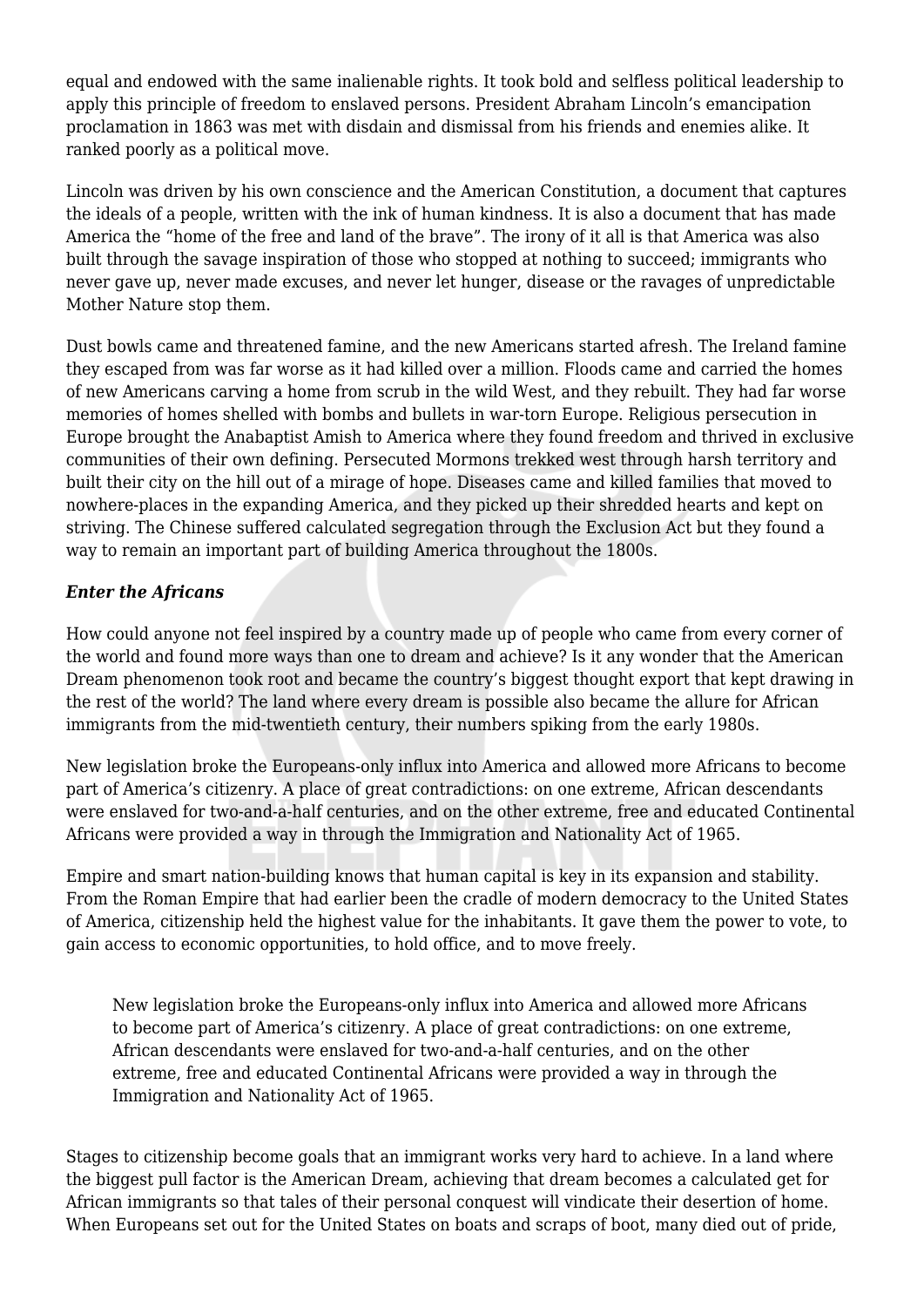refusing to return to homes that still had their arms open wide for them in case things did not work out. The shame of not achieving that dream would be too much to bear. They would die in the gold rush melee, in the coal mines, in the cowboy ventures, in the farmers' fight against nature, and in the run-in with Native Americans fighting to hold on to their lands.

Africans who come to the United States are no different from those first immigrants. Much as most come with a mind to acquire their education, a slice of the American Dream, and promptly go back to beloved Africa, they discover that the road to achieving what they came for is entangled in legislation and privilege. They are outsiders standing in a long line of immigrants waiting to get in to the gates of a new belonging.

Becoming American for an African is very rarely a personal goal but a necessity acquired to assist with personal conquest. Africans do not carry the pride of nation as Americans do. My neighbours, like many Americans, fly the US flag every public holiday and any other odd day. I have recently purchased a Kenyan and a US flag that I will fly on my front porch to test out the feel of nationalism. In Kenya, I would not be allowed to fly my Kenyan flag. However, in a changing America, pro-Trump neighbours will also look at my Kenyan flag askance as it will indicate an unwelcome immigrant presence.

As the latecomers in the game of American belonging, there isn't much out there on African immigration statistics. Shaw-Taylor and Tuch (2007) surmise that about a million Africans immigrated to the United States between 1965 and 2007. These records are usually far below the real numbers as many who come and stay do not participate in the census. Second generation Continental Africans have also increased significantly. The Nigerian diaspora has become one of the fastest growing, both in numbers and in economic success. A Bloomberg research bursts the myth that Asians are the only ones at the top of the intellectual wealth pyramid.

The Kenyan diaspora, meanwhile, continues to astonish as its remittances to Kenya grow to a whopping Sh197 billion (nearly US\$2 billion) this year, up from Sh174 billion (about US\$ 1.8 billion) last year. The tragedy of the Kenyan diaspora, at least those in the US, remains their insistence on staying cocooned in cliques and tribal mindsets while abroad, an attitude that makes them ineffective pawns in America. A long straw extends from the mouths of family and community in Kenya and dips into diaspora pockets, and each year, the gulp gets bigger, thanks to the powerless generosity of a splintered diaspora. With all their smarts, Kenyans in the US have refused to invest in the strategy of building a united front as a power bloc, and so their remittances remain untapped influence. Eight years after the constitutional enshrining of their right to vote, the Kenyan diaspora in the US still cannot vote back home.

The Kenyan diaspora, meanwhile, continues to astonish as its remittances to Kenya grow to a whopping Sh197 billion (nearly US\$2 billion) this year, up from Sh174 billion (about US\$ 1.8 billion) last year. The tragedy of the Kenyan diaspora, at least those in the US, remains their insistence on staying cocooned in cliques and tribal mindsets while abroad, an attitude that makes them ineffective pawns in America.

No immigrant community has ever achieved influence without the strategic politics of mobilisation and organisation in their adopted country. Kenyans are adept at splitting their power by dismissing each other's efforts. They duplicate, triplicate and quadruplicate initiatives instead of supporting what is on the ground. The new entrants to a cause will dismiss others as failures and with great humility argue that they are the ones who will make it happen. The community politics of the Kenyan diaspora is not only a microcosm of Kenyan society in Kenya but a far darker version of it.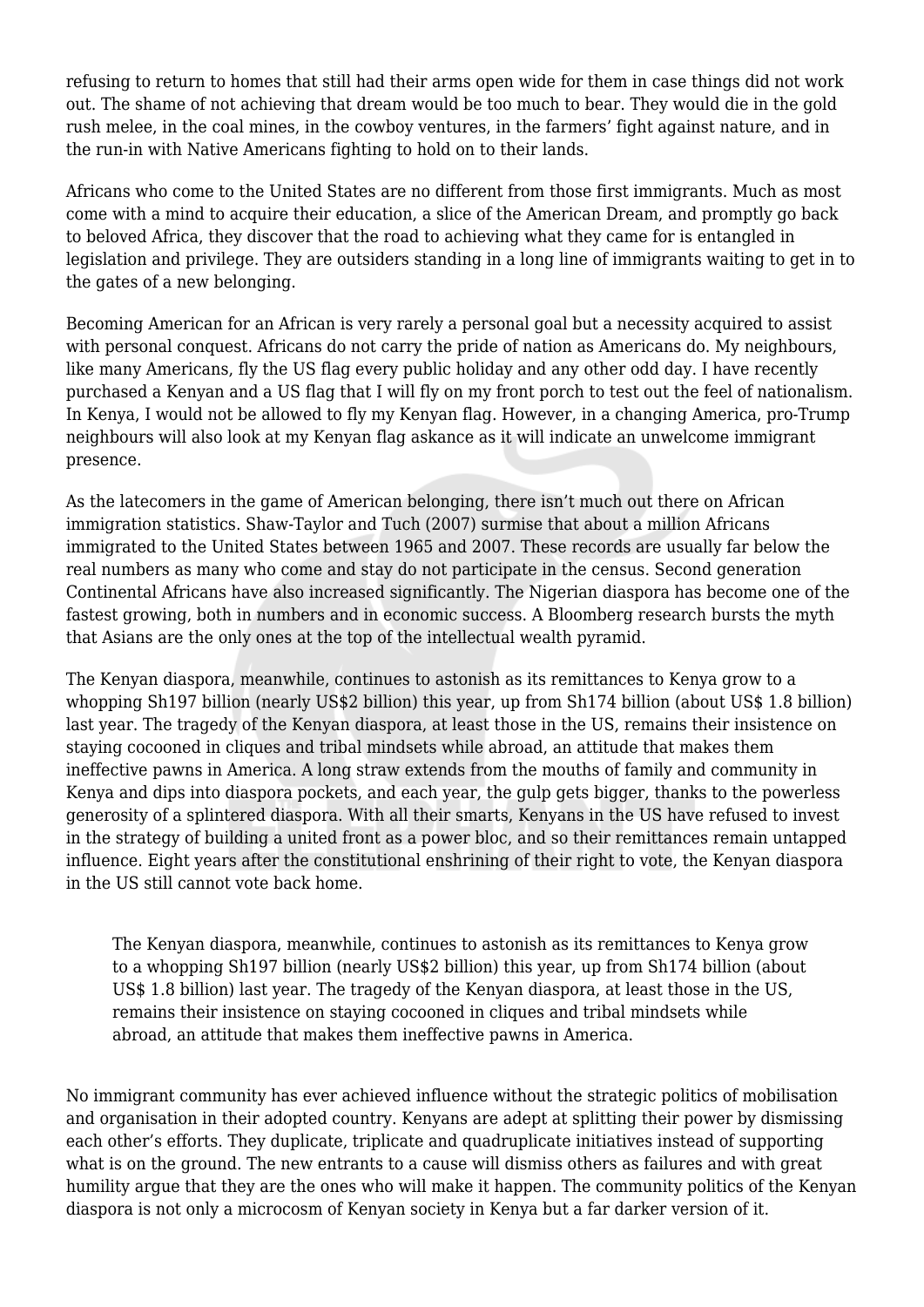Lessons from how other immigrant communities in the United States conquered in spite of their political or ethnic diversity are yet to sink in for the Kenyans. Collective intelligence is a switch that an initiative-taker turns on, but the bulb will not light up until the people with their hands around it stop the sabotage. (I have played significant roles in the Kenyan community in America long enough to observe its ways, which gives me a measure of authority on the subject.) Perhaps the growing second-generation Kenyan-Americans will shape its power.

# *Conquest, China and African superpowerdom*

If the American republic has risen to superpowerdom through conquering occupied lands, eliminating indigenous peoples, and building infrastructure through the wilderness, all while using stolen labour and the legitimisation of a cruel injustice, why hasn't the African continent achieved as much in its own continent where its nations are free? Dreams of a Pan-African state have flared up with the staunchest Africanists and died like a kerosene flame, leaving only a smoky trace of it that still lingers.

To build empire, Africa would not need to engage in the cruelty of displacing or enslaving anyone. The Morgenthaunian animus dominandi or necessary evil-nature approach to raising empire has to be redefined if Africa is to use it to achieve superpowerdom. By superpowerdom I do not mean a hunger for domination over others, but a reaching towards the highest levels of self-realisation as Africans. Such realisation comes with technological advancement, an end to poverty, the inalienable right to freely acquire knowledge for its own sake, and definitely the restructuring of political systems and inculcation of integrity in the continent's democratic processes.

But is Africa interested? The current trend has African countries firmly serving nationalistic selfinterest at best, and more of individual strongman interests. A continental trading bloc covering at least fifty African countries has been in the works, but its success is yet to unfold. The assumption that an African economic bloc could set the giant continent off to the  $21<sup>st</sup>$  century superpowerdom is unlikely; at least not without independent institutions powerful enough to ensure economic accountability and social justice.

The success of America's rise, savage inspiration that it was, also came from the independent institutions that checked its rogue politics, demanded a righting of wrongs, and allowed for people power. If African is not ready to hold its rogue leaders to account as South Korea recently did by throwing its corrupt president in jail, an economic bloc will only create a deeper chasm between those who can manipulate trade and those too far from the decision-making table.

Africa is a willing victim in the unfolding conquest by the rising Chinese global power, which is carrying out open surgery on the continent. As they open up the innards of Africa and plant Confucius centres in colleges, popularise Mandarin classes, establish television stations to transmit Chinese propaganda, and build breathtaking infrastructure, Africa seems content with the drip of modernisation-on-loan feeding its arteries. There is nothing the Chinese are doing that global powers of the past – Malian, Roman, British, American and others – did not do.

China's Belt and Road Initiative (BRI) that seeks to etch the most ambitious trade routes across several continents is reminiscent of the Trans-Sahara trade routes that gave superpower status to the kingdom of Mali for a span of seven hundred years – until the Europeans made more efficient trade routes through the Atlantic. It wasn't until America built the Transcontinental railway that connected it from sea to shining sea that the country actually started its rise to superpower status. Throughout history, control of new and more efficient trade routes have led to the rise of new empires. How is it that free African nations and their rich diasporas cannot build an engineering marvel from Cape to Cairo all by themselves?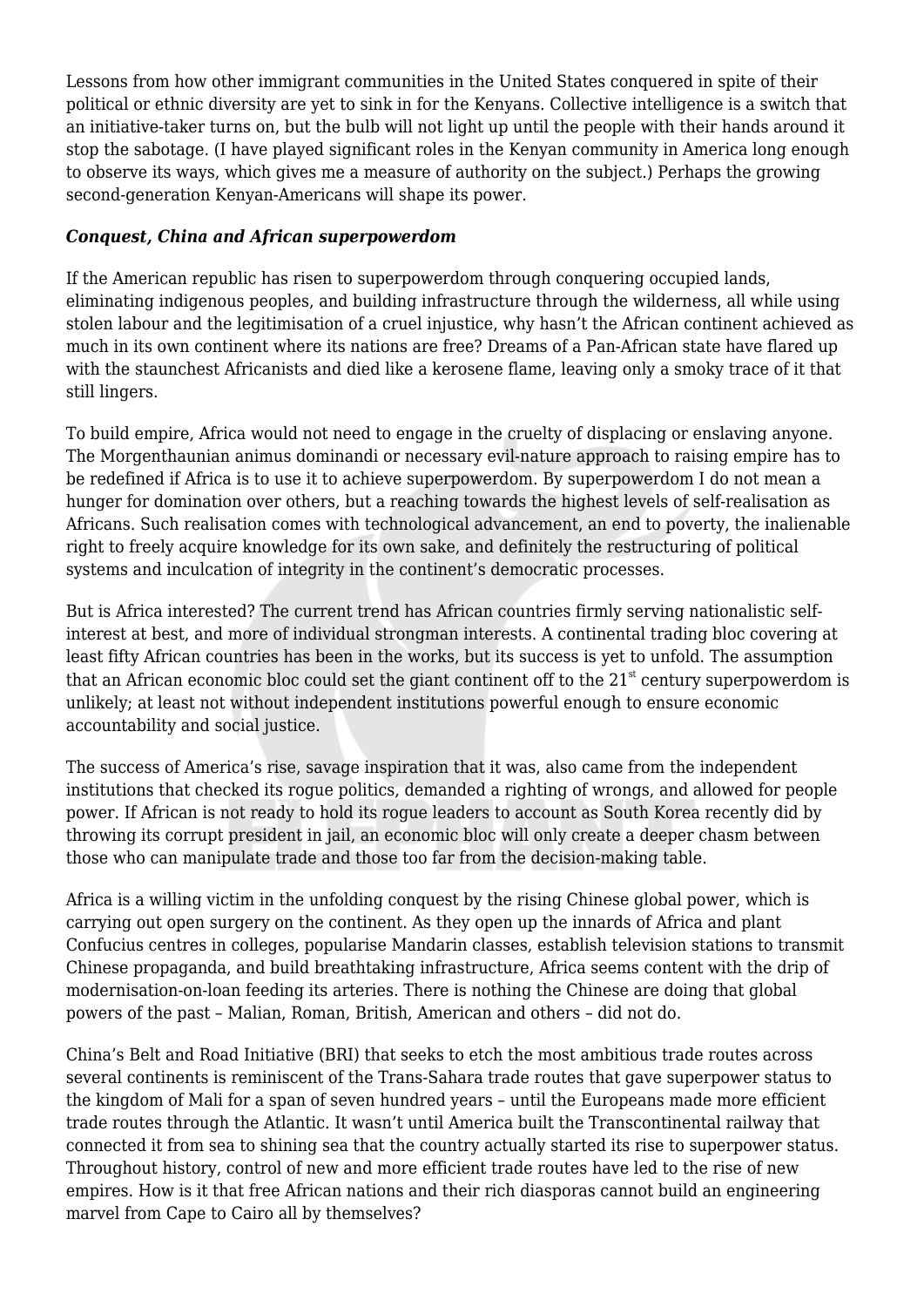The unfolding conquest of Africa is a willing victim eyes-wide-open surgery on the continent by the Chinese rising global power. As they open up the innards of Africa and plant Confucius centres in colleges, popularise Mandarin classes, establish television stations to transmit Chinese propaganda, and build breathtaking infrastructure, Africa seems content with the Chinese drip of modernisation-on-loan feeding its arteries.

### *White nationalism and the Age of Trump*

Trump's America is a surrender of empire in exchange for white nationalism. Stoking trade wars and supporting white extremism is a calculated recipe for white nationalism. The president has been on an anti-globalisation rampage. He has attacked regional and inter-governmental trade treaties, environmental agreements and military alliances that have kept America at the helm of the current global political structure. The president is in the throes of a ferocious tariff war against China, Canada and European countries, all trading allies of the United States. It has become common to wake up to news about American industries now making significant losses and some shutting down because the targeted countries are no longer buying American products. Farmers and fishermen whose products are exported to China now need a government bailout to survive.

Anti-immigrant policies have restricted temporary work visas that usually bring in seasonal workers from Mexico to work on farms and in the crab industry. As a result, massive fields of unpicked crop have gone to waste and the crab industry has suffered. The same policies have created the parentchild separation debacle in Texas, a racket that turns out to be, no surprise at all, a profiteering racket. While the world reels in shock at how low America has sunk, the detention business continues to thrive as it nets in new clients in immigrants seeking asylum. The GEO Group that runs private prisons also happens to be the biggest contractor for the U.S. Immigration and Customs Enforcement (ICE). The company is also accused of sponsoring politicians in Texas, the same state where unconscionable detention of children is happening.

In all this, good old American activism stays fired up and keeps agitating its way to justice. A company as powerful as the GEO Group now feels threatened by the Dream Defenders Action who have exposed them. A strategic and sustained fist pumped in the air has proven a formidable weapon against massive corruption in a country as powerful as America.

As the Mexican border immigration wars rage, some African immigrants who never thought themselves unsafe now find themselves targets of the government's ransacking of those who supposedly cheated in their citizenship interviews. The U.S. Citizenship and Immigration Services is on record explaining the task to de-naturalise "errant" Americans who took up citizenship since 1990. That is the decade the numbers of Africans in America started rising significantly.

It is well-known that Trump has an issue with Nigerians, an identifier he uses to mean Africans. And he's not alone in calling all Africans Nigerians. Perhaps it is the rising power of Nigerians in America that feels too threatening. The whitening of America in the Trump era is real. The immigration witch-hunts conjure up histories that led to some of the worst human atrocities in places like Nazi Germany where unwanted groups of people who had started thriving were exterminated.

While this remains an interesting time in America, perhaps the incredulous nature of it drives one to the conclusion that it is all in futility. The numbers will sort it all out. Unless white people increase their population at an astronomical rate in the next few decades, America is destined to become a country of majority "people of colour", for lack of a better term. It is a scary thought that stoked the flames of white nationalism in Britain, leading to Brexit, and now in the United States. Human civility is superficial. Once threatened with the possibility of extinction, conquest or minority status,